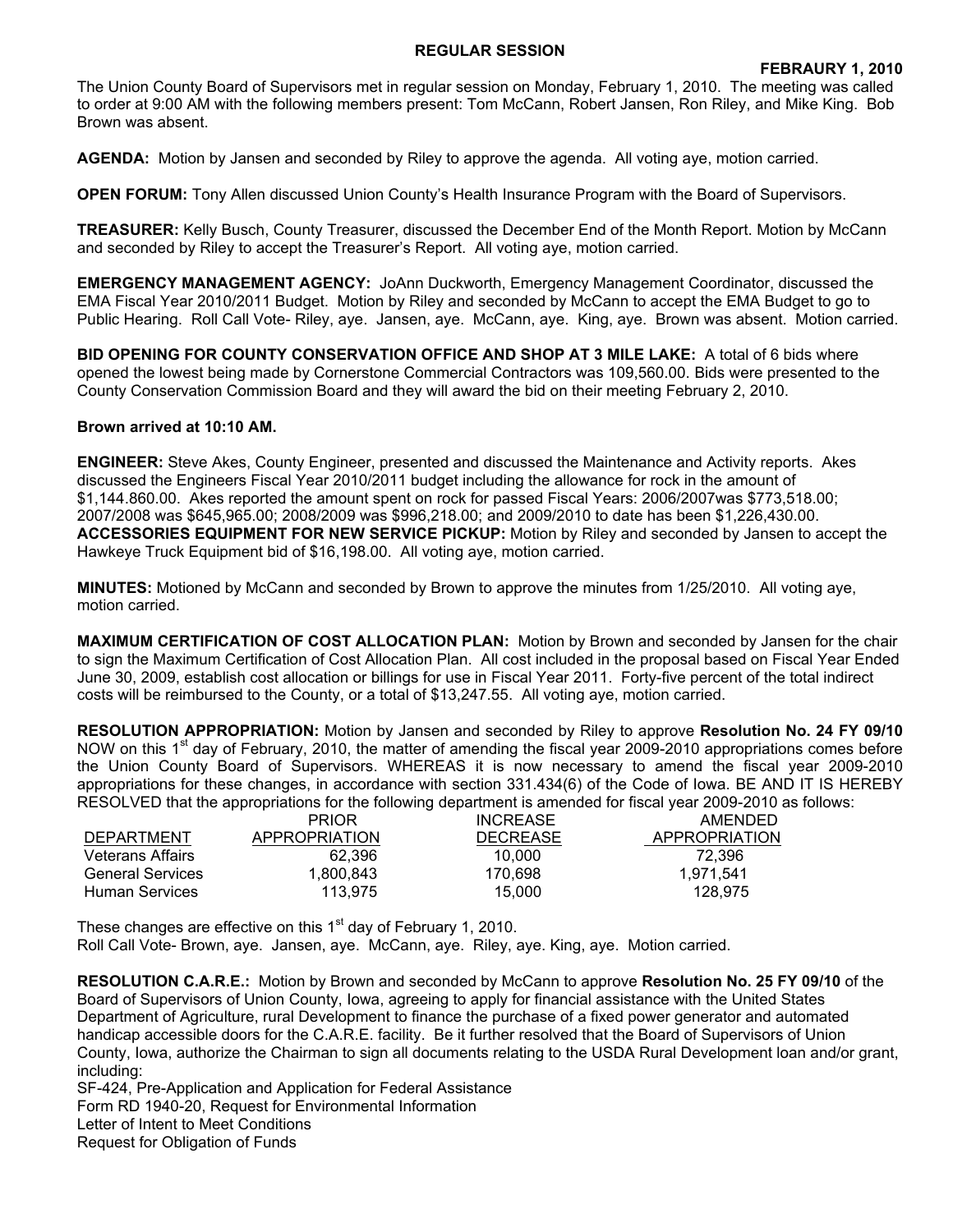PASSED and APPROVED this 1<sup>st</sup> day of February, 2010 Roll Call Vote- Brown, aye. Jansen, aye. McCann, aye. Riley, aye. King, aye. Motion carried.

**HANDWRITTEN CLAIMS:** Motion by McCann and seconded by Brown to approve handwritten claim for Union County Health Insurance in the amount of \$13,102.37. All voting aye, motion carried.

**BOARD DISCUSSION:** Board discussed weekly meeting attended:Jansen- Economic Development Commission; E911 Service Board. Riley- Heartland Management Alliance, Agency on Aging. Brown- Union County Board of Health; Empowerment. McCann- Matura Action; RC&D; Midwest Opportunities Inc; Family Ties. King- Area Agency on Aging, EMA,  $5<sup>th</sup>$  Judicial.

**Recessed for Lunch at 12:00 PM Reconvened at 2:00 PM**

**BUDGET WORK SESSION**: Board of Supervisors worked on Fiscal Year 2010 – 2011 budget.

## **2009 Year-End Salaries**

| Abel, Dennis        | 5,835.50  | Mayhew, Joseph           | 32,274.41 |
|---------------------|-----------|--------------------------|-----------|
| Akes, Steven        | 89,499.95 | Mc Neill, Daniel         | 51,102.64 |
| Allen, Shawn        | 17,195.97 | McCann, Thomas           | 23,784.81 |
| Amos, H             | 400.00    | McCracken, Pamela        |           |
| Auten jr, Orval     | 31,719.02 | McNichols, Gary          |           |
| Baker, Richard      | 1,690.02  | McVay, John              |           |
| Blazek, Gary        | 40,524.74 | Miller, David            | 40,412.80 |
| Boden, Paul         | 33,680.13 | Miller, Donald           | 37,826.85 |
| Boeckman, Louis     | 28,037.18 | Miller, Eleanor          | 9,020.00  |
| Bolinger, Rowdy     | 7,935.00  | Minnick, Douglas         | 40,166.85 |
| Bolton, Brian       | 49,978.26 | Moffitt, Sharon          | 400.00    |
| Brown, Robert       | 23,784.81 | Mohr, Stacey             | 34,621.59 |
| Bruns, Daniel       | 455.00    | Morris, Mitchell         | 39,616.36 |
| Burkhalter, Phyllis | 35,283.22 | Murdock, Larry           | 37,716.15 |
| Busch, Kelly        | 44,103.95 | Novy, Lonnie             | 170.00    |
| Chapman, Tracy      | 37,441.66 | Nucaro, Whitney          | 36,521.65 |
| Christensen, Joshua | 36,744.42 | O'Daniels, Gary          | 12,212.02 |
| Cook, Joni          | 30,032.88 | Olson, Curtis            | 8,050.00  |
| Cook, Lisa          | 19,387.58 | Overton, Michael         | 7,062.13  |
| Craig, Walter       | 12,419.87 | Parkins, John            | 400.00    |
| Danielson, David    | 44,403.53 | Piel, Rick               | 56,049.18 |
| Day, Thomas         | 970.71    | Proffitt Jr, Douglas     | 38,955.00 |
| Duckworth, Jo       | 36,346.06 | Pudenz, Theresa          | 33,037.71 |
| Dukes, Bradley      | 31,999.39 | Ramaeker, Rick           | 6,974.95  |
| Edwards, Elizabeth  | 11,266.36 | Ray, Geraldine           | 11,569.49 |
| Erickson, David     | 7,367.00  | Riley, Ronald            | 23,784.81 |
| Eslinger, Jeffery   | 36,855.44 | Rollings, Michael        | 39,900.84 |
| Foster, Rickie      | 700.00    | Ross, Richard            | 700.00    |
| Green, Elizabeth    | 700.00    | Scadden, Melvin          | 17,520.43 |
| Groesbeck, Dan      | 38,831.88 | Schultes, Amelia         | 32,388.00 |
| Haner, Steven       | 46,203.75 | Schultz, Scott           | 28,680.07 |
| Hayes, Jason        | 32,327.44 | Sears, Nancy             | 8,108.26  |
| Hepp, Robert        | 39,291.16 | Seddon, Dennis           | 39,052.22 |
| Herr, Tandy         | 9,693.72  | Shiltz, Dorie            | 38,915.19 |
| Hilger, Michael     | 30,122.86 | Siddens, Teri            | 30,415.61 |
| Hysell, Sandy       | 44,103.95 | Smith, Patrick           | 40,755.11 |
| Irelan, Donald      | 876.37    | Smith, Vickie            | 36,963.00 |
| Jansen, Robert      | 22,908.40 | Stream, Richard          | 6,776.00  |
| Jensen, Ellen       | 33,077.97 | 3,938.75<br>Sutton, Joel |           |
| Johnson, Jared      | 6,971.81  | Swanson, Lisa            | 4,959.69  |
| Jones, Doug         | 44,103.69 | Tucker, Roger            | 40,942.27 |